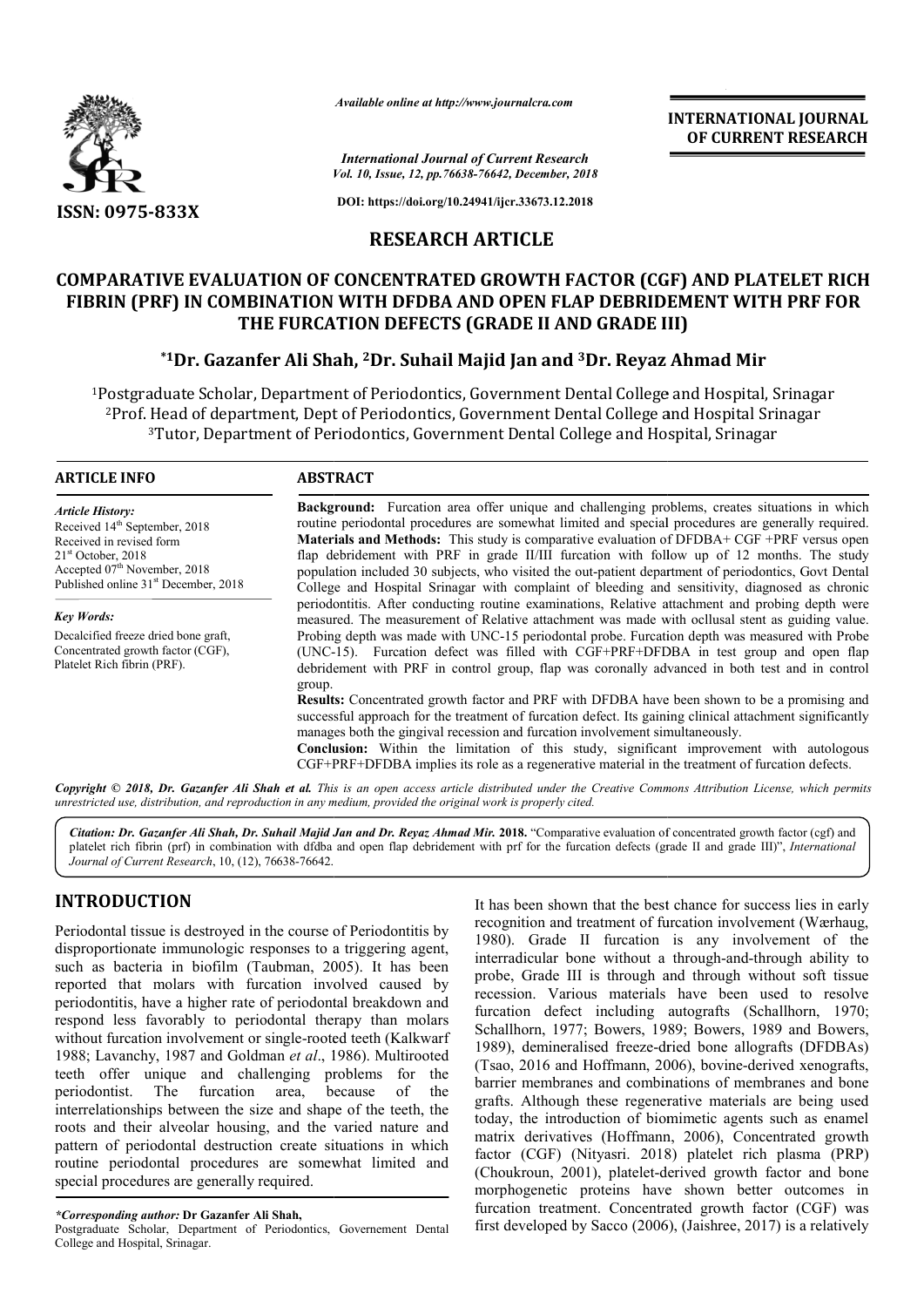*76639 Dr Gazanfer Ali Shah et al. Comparative evaluation of concentrated growth factor (cgf) and platelet rich fibrin (prf) in combination with dfdba and open flap debridement with prf for the furcation defects (grade ii and grade iii)*

new technology within the area of regenerative medicine. (CGF) is an advanced second generation platelet concentrate, obtained with differential continuous centrifugal technology, containing many kinds of growth factors and fibrins, and able to facilitate the recovery of soft and hard tissues. CGF is different from platelet-rich plasma (PRP) and platelet-rich fibrin (PRF) in the methods for production because no additives are added during its production. CGF has a higher adhesive strength, tensile strength, higher viscosity than the other platelet preparations. CGF has a difference in centrifugation speed which permits the isolation of much larger and denser fibrin matrix richer in growth factors. CGF is a fibrin rich organic matrix which contains growth factors, platelets, leukocytes and CD34+ stem cells which help in the process of regeneration and also has immunological cells that are effective in regulating inflammation and minimizing the risk of infection. (CGF) is a biological inducing material which improves the quality of the formed bone, and facilitates the formation of bones and the healing of tissues. Platelet-rich fibrin (PRF) developed in France by Choukroun *et al.*  (Choukroun, 2001), is a second generation platelet concentrate. Its advantages over the better known platelet-rich plasma (PRP) include ease of preparation/application, minimal expense and lack of biochemical modification (no bovine thrombin or anticoagulant is required). PRF is a strictly autologous fibrin matrix containing a large quantity of platelet and leukocyte cytokines (Hoffmann, 2006; Choukroun, 2001; Pradeep, 2009; Dohan Ehrenfest, 2009; Dohan *et al*., 2006 and Dohan, 2006).

Filling of the furcation periodontal defects with various types of bone grafts is one of the most widely employed techniques aimed at restoring the lost periodontal attachment apparatus (Brunsvold and Mellonig 1993). The use of intra- or extraoral autografts and demineralized freeze-dried bone allograft (DFDBA) may lead not only to clinical improvements in term of probing depth (PD) reductions and gains of clinical attachment, but also histologically by the formation of a new connective tissue attachment (i.e. new cementum with inserting collagen fibers) and new alveolar bone (Dragoo and Sullivan 1973, Bowers *et al*. 1989, Brunsvold and Mellonig 1993). CGF and PRF combination offers unique advantage in inducing bone growth and periodontal regeneration with DFDBA in comparison to when using DFDBA alone. The coronally advanced flap is a simple pedicle flap that can be utilized for root coverage, and does not require graft harvesting. A potential limitation of the coronally advanced flap is the limited gain in the apico-coronal dimension of the keratinized tissue which is an important parameter in preventing the recurrence.

## **MATERIALS AND METHODS**

This study is comparative evaluation of DFDBA+PRF+CGF versus open flap debridemen with PRF in grade II/III furcation. The study population included 30 subjects, who visited the out-patient department of periodontics, Govt Dental College and Hospital Srinagar with complaint of bleeding and sensitivity, diagnosed as chronic periodontitis. 15 subjects received treatment with DFDBA+CGF+PRF in combination and 15 subjects received Open flap debridement with PRF only, both were followed by coronal advancement flap. After conducting routine examinations, Relative attachment and probing depth were measured. The measurement of Relative attachment was made with ocllusal stent as guiding value.

Probing depth was made with UNC-15 periodontal probe. Furcation depth was measured with Probe (UNC-15). Furcation defect was filled with CGF+PRF+DFDBA and flap was coronally advanced in test group and in control group open flap debridement with PRF was done. Inclusion criteria for the study were as follows (1) no systemic diseases that could influence the outcome of the therapy, (2) a good level of oral hygiene, (3) compliance with the maintenance program and Grade II/III buccal furcation defects with associated probing depths >6.0 mm following initial non-surgical therapy. All patients completed a comprehensive medical and dental history examination. Patients were then given an explanation of the study purpose including benefits and associated risks, as well as alternative treatment regimens. Finally, a signed informed consent was obtained. All patients received initial therapy including full mouth scaling and root planing, oral hygiene instructions and occlusal adjustment addressed when indicated. Approximately 4–6 weeks following the oral hygiene phase therapy, all patients underwent re-evaluation examination to assess PD, attachment level, furcation involvement, and bleeding on probing, following which they were approved for flap surgery. The following clinical parameters were assessed at baseline and 12 months after the surgical procedure (1)) Probing pocket depth (PD), 2. Relative attachment level 3. The cast model of the patient was made on which cold cure acrylic stent was prepared. Stent was prepared for assessing relative attachment level. The bone defect was measured from furcation entrance to base of defect at baseline, and 12 months using UNC-15 probe.

### **Pre-Surgical Therapy**

That patient underwent Scaling and Root Planning by ultrasonic dental unit and Gracey curettes (Hu Friedy) under local anaesthesia instructions regarding oral hygiene maintainance, flossing were given to patient prior to surgery. CGF is an autologous preparation; about 9 ml of patient's venous blood is collected without anticoagulant solutions in sterile Vacuette tubes. The tubes are kept for centrifugation (220  $v \pm 10$  % Hz) with one step centrifugation protocol: 30sec -acceleration, 2min - 2700 rpm, 4min 2400 rpm, 4min - 2700 rpm, 3min - 3000 rpm, 36sec – deceleration and stop. This results in 4 different phases.

### **Phases of CGF**

- 1. **Superior phase** Serum
- 2. **Interim phase** Fibrin buffy coat
- 3. **Liquid phase** Growth factors
- 4**. Lower phase** Red blood cells.

For the preparation of platelet rich fibrin centrifugation machine, 5ml syringe and 9ml blood collection tubes were used. Five milliliter blood was collected from the same patient. Then, the blood was drawn into the tube without anticoagulant. The blood was transferred to centrifugation machine within 1-2 minutes after collection and it centrifuged for 15 minutes at 3000rpm. Absence of anticoagulant allows activating the majority of the platelets contained in the sample which triggers a coagulation cascade. Fibrinogen initially concentrates in the upper part of the tube; until the effect of the circulating thrombin transforms it into a fibrin network. The PRF was collected from centrifuge tube with tweezer and placed on a sterile gauze piece.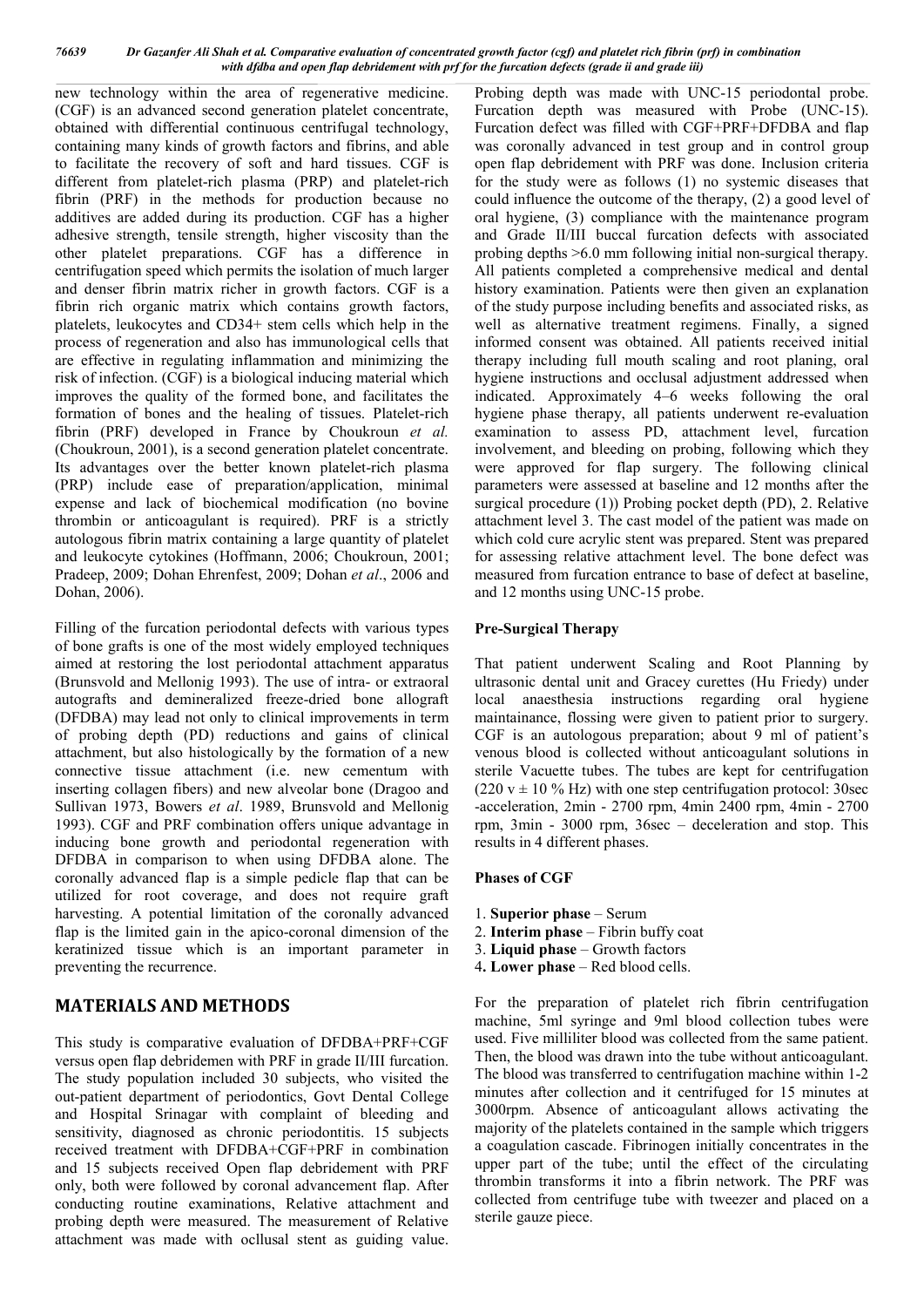The surgical site was isolated and anaesthetized with 2% xylocaine hydrochloride with adrenaline (1:200000. Crevicular incision was made from first premolar to 2nd molar. The full thickness flap was then raised beyond the mucogingival junction. The furcation area was debrided thoroughly, and granulation tissue was removed through scaling and root planning. After scaling and root planning DFDBA granules were mixed with PRF and CGF and placed in the furcation defect area. After the DFDBA granules with PRF+CGF were placed, PRF membrane was placed to cover the site and the osseous graft. The patient was evaluated at baseline and and 12 months with a positive result when grade-II furcation defect was treated with PRF+CGF+DFDBA than with PRF only.

#### **Postoperative care**

All patients received analgesics and antibiotics for 1 week (500 mg amoxicillin/day). The postoperative care consisted of 0.2% Chlorhexidine rinses twice a day for 4 weeks. Post-operative appointments were carried out at 7–10 days, 1 month and 12 months. At 1 and 12 month recall, Relative attachment level, probing pocket depth, reduction of furcation depth were recorded. Assessment of soft tissue findings revealed, after treatment, pocket depth was significantly decreased as compared to baseline values in both groups, but the difference was not significant in control group. The mean of periodontal probing depth (PD) for DFDBA+ PRF+CGF was 9.8 mm  $\pm$ 1.83 at baseline and 4.4 mm  $\pm$  1.07 at 12 months, while in the open flap debridement with PRF group, mean of probing pocket depth (PD) was  $9.7 \text{ mm} \pm 1.56$  at baseline and 7.3  $mm \pm 1.89$  at 12 months, showing statistically significant result in test group. Relative attachment level depicted 13.5  $\pm$ 2.22 at baseline and 7.5  $\pm$  1.90 after 12 months, showed gain of  $6.0 \pm 0.32$  and in control group it showed  $13.5 \pm 2.22$  at baseline and  $10.0 \pm 1.63$  after 12 months, depicted gain of  $3.5 \pm 1.63$ 0.59. Reduction in furcation depth in test group as shown in table 3 is  $4.22 \pm 0.01$  and in control group it is  $2.27 \pm 0.11$ .

#### **Statistical Observation**

**Table 1. Probing pocket depth (DFDBA +PRF +CGF versus Open flap debridement with PRF)**

| Time Interval  | Test Group   | Control Group | p-value         |
|----------------|--------------|---------------|-----------------|
| T1             | $9.8 + 1.83$ | $9.7 + 1.56$  |                 |
| T <sub>2</sub> | $4.4 + 1.07$ | $7.3 + 1.89$  |                 |
| $T1-T2$        | $5.4 + 0.76$ | $2.4 + 0.77$  | $1.22234E-0.5=$ |
|                |              |               | 0.00012         |

P-value <0.001 (Statistically significant)



**Table 2. Relative attachment level (DFDBA+PRF+CGF versus open flap debridement with PRF)**

| Time Interval                                 | <b>Test Group</b> | Control Group | p-value  |  |
|-----------------------------------------------|-------------------|---------------|----------|--|
| Τ1                                            | $13.5 + 2.22$     | $13.5 + 2.22$ |          |  |
| T2                                            | $7.5 + 1.90$      | $10.0 + 1.63$ |          |  |
| $T1-T2$                                       | $6.0 + 0.32$      | $3.5 + 0.59$  | 0.000772 |  |
| $P-value < 0.001$ (Statistically significant) |                   |               |          |  |



**Table 3. Reduction in furctaion depth penetration on probing**

| Time Interval | Test Group      | Control Group   | P value  |
|---------------|-----------------|-----------------|----------|
| Τ1            | $5.70 \pm 0.78$ | $5.50\pm0.89$   |          |
| Т7            | $1.48 \pm 0.77$ | $3.23 \pm 0.78$ |          |
| $T1-T2$       | $4.22 \pm 0.01$ | $2.27\pm0.11$   | 0.000878 |
| _ _ _ _ _ _   | .               |                 |          |

P-value < 0.001 (Statistically significant)



#### **DISCUSSION**

Periodontal disease is among the most prevalent diseases worldwide and is characterized by the presence of gingival inflammation, periodontal pocket formation, loss of periodontal attachment and loss of alveolar bone around the affected teeth (Rosenberg, 1998 and Kanakamedala *et al*., 2009). The goal of periodontal therapy includes not only the arrest of periodontal disease progression, but also the regeneration of structures lost due to disease (Urist, 1965). Bone grafting is one of the most common forms of regenerative therapy and is usually essential for restoring periodontal supporting tissue. A wide range of bone grafting materials, including bone grafts and bone graft substitutes, have been applied and evaluated clinically, including autografts, allografts, xenografts, and alloplasts (synthetic/semisynthetic materials). DFDBA is widely used in periodontal therapy and has been demonstrated to be safe and capable of inducing new bone formation. DFDBA is shown to be both osteoconductive and osteoinductive. Urist *et al*. showed through numerous animal experiments that DFDBA could stimulate the formation of new bone by osteoinduction.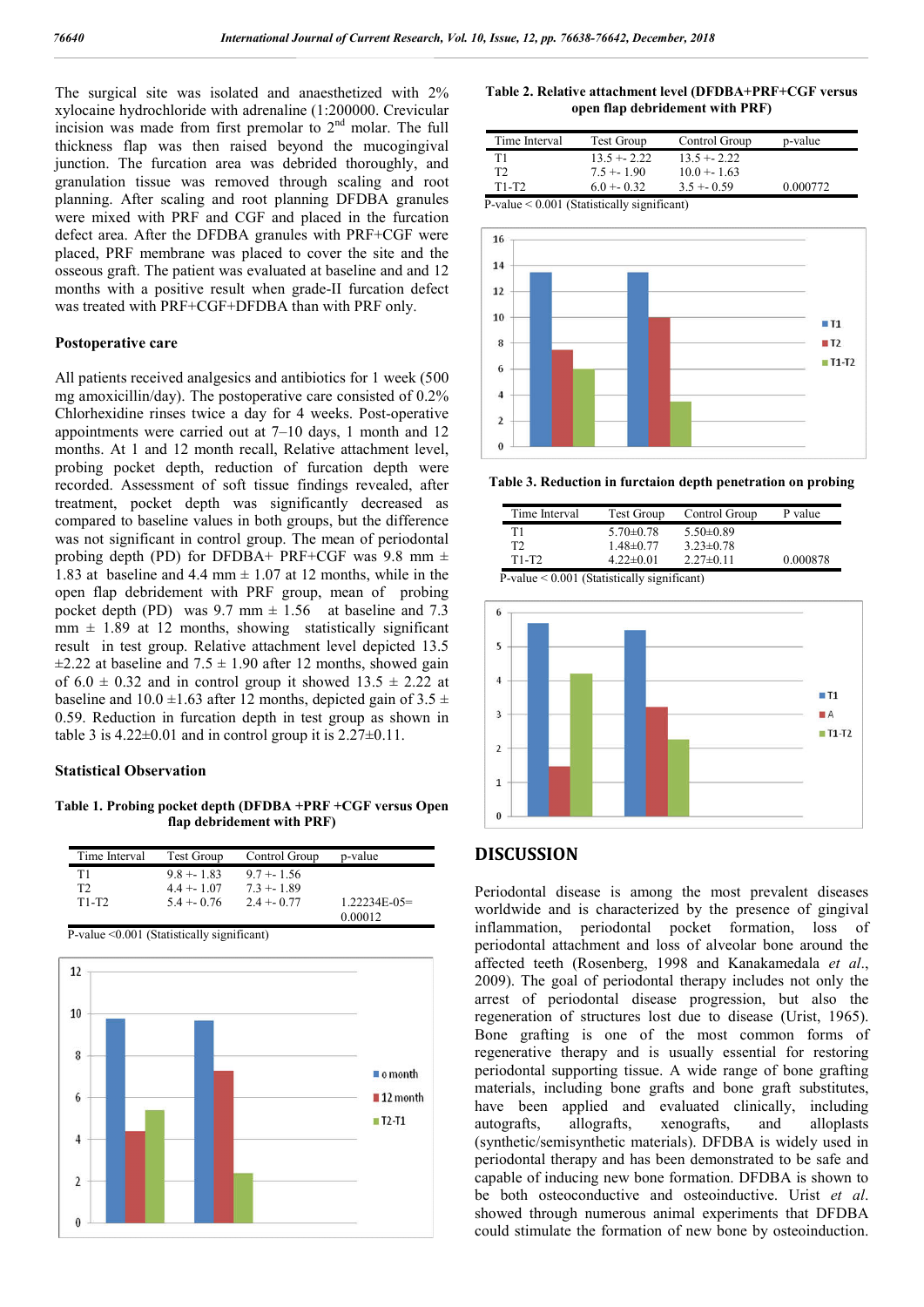That is, the graft material induces host undifferentiated mesenchymal cells to differentiate into osteoblasts with subsequent formation of new bone. Moreover, DFDBA also provides a scaffold for osteoconduction. DFDBAs have repeatedly demonstrated significant improvements in soft and hard tissue clinical parameters for the treatment of intraosseous periodontal defects. Recently, the use of growth factors in periodontal regeneration has shown promising results. Growth factors are a class of natural biologic mediators that regulate key cellular events in tissue regeneration including cell proliferation, chemotaxis, differentiation, and matrix synthesis via binding to specific cell surface receptors.25 Platel*et al*pha  $(\alpha)$  granules form an intracellular storage pool of growth factors including platelet-derived growth factor, transforming growth factor β (including β-1 and β-2 -isomers), vascular endothelial growth factor, and epidermal growth factor and insulin-like growth factor-1. A combination of PRF+CGF with DFDBA demonstrated better results in probing pocket depth reduction, reduction in depth of furcation depth and clinical attachment level gain as compared to open flap debridement with PRF in the treatment of periodontal furcation defects. In this study, Assessment of soft tissue findings revealed, after treatment, pocket depth was significantly decreased as compared to baseline values in both groups, but the difference was not significant in control group. The mean of periodontal probing depth (PD) for DFDBA+ PRF+CGF was 9.8 mm  $\pm$ 1.83 at baseline and 4.4 mm  $\pm$  1.07 at 12 months, while in the open flap debridement group with PRF, mean of probing pocket depth (PD) was  $9.7 \text{ mm} \pm 1.56$  at baseline and 7.3  $mm \pm 1.89$  at 12 months, showing statistically significant result in test group. Relative attachment level depicted  $13.5 \pm$ 2.22 at baseline and  $7.5 \pm 1.90$  after 12 months, showed gain of 6.0  $\pm$ 0.32 and in control group it showed 13.5  $\pm$  2.22 at baseline and  $10.0 \pm 1.63$  after 12 months, depicted gain of 3.5  $\pm$  0.59. Reduction in furcation depth in test group as shown in table 3 is  $4.22 \pm 0.01$  and in control group it is  $2.27 \pm 0.11$ .

This result may be attributed to beneficial effects of PRF+CGF on DFDBA. Concentrated growth factor (CGF) was first developed by Sacco (2006), is a relatively new technology within the area of regenerative medicine. (CGF) is an advanced second generation platelet concentrate, obtained with differential continuous centrifugal technology, containing many kinds of growth factors and fibrins, and able to facilitate the recovery of soft and hard tissues. CGF is different from platelet-rich plasma (PRP) and platelet-rich fibrin (PRF) in the methods for production because no additives are added during its production. CGF has a higher adhesive strength, tensile strength, higher viscosity than the other platelet preparations. CGF has a difference in centrifugation speed which permits the isolation of much larger and denser fibrin matrix richer in growth factors. CGF is a fibrin rich organic matrix which contains growth factors, platelets, leukocytes and CD34+ stem cells which help in the process of regeneration and also has immunological cells that are effective in regulating inflammation and minimizing the risk of infection. (CGF) is a biological inducing material which improves the quality of the formed bone, and facilitates the formation of bones and the healing of tissues. PRF has been introduced by Choukroun *et al*. in 2001. PRF consists of a fibrin matrix polymerised in a tetramolecular structure; the incorporation of platelets, leukocytes, and cytokines; and circulating stem cells. Slow fibrin polymerization during PRF processing leads to the intrinsic incorporation of platelet cytokines and glycan chains in the fibrin meshes.

This result implies that PRF, unlike the other platelet concentrates, is able to progressively release cytokines during fibrin matrix remodeling. It is also found that PRF organizes as a dense fibrin scaffold with a high number of leukocytes concentrated in one part of the clot. Leukocytes seem to have a strong influence on growth factor release, immune regulation, anti-infectious activity, and matrix remodeling during healing. It is an optimal matrix for migration of endothelial cells and fibroblasts. It permits a rapid angiogenesis and an easier remodeling of fibrin in a more resistant connective tissue. Such a mechanism might explain the clinically observed soft tissue healing properties of PRF. However, histological studies are needed to establish the exact nature of this clinical attachment gain. In our study, PRF does not seem to have any additional favorable effect on defect fill and defect resolution in the treatment of periodontal furcation defects. However, various in vitro studies have shown a beneficial effect of PRF on bone healing like its effect on proliferation and differentiation on osteoblasts (Ehrenfest *et al*. 2009, He *et al*. 2009). When mixed with the graft, PRF fragments serve as a biological connector between bone particles. Moreover, the gradual release of cytokines plays a significant role in the selfregulation of inflammatory and infectious phenomena within the grafted material. Thus, in the present study PRF+CGF with DFDBA demonstrated better results in probing pocket depth reduction and clinical attachment level gain as compared to open flap debridement with PRF alone as depicted in Table 1 and Table 2 and Table 3 in the treatment of periodontal furcation defects. This result may be attributed to beneficial effects of PRF+CGF in combination with DFDBA. However, histological studies are needed to establish the exact nature of this clinical attachment gain. However, various in vitro studies have shown a beneficial effect of PRF and CGF on bone healing. Within limits of the study, it can be concluded that future longterm studies with a large sample size and utilization of advanced radiological techniques should be carried out to further explore the role of PRF+CGF induction with DFDBA in the management of periodontal furcation defects.

### **Conclusion**

Periodontal surgical procedures using growth factors are a new method that accelerates and enhances the process of natural wound healing and bone regeneration mechanism. Concentrated Growth Factor (CGF) is a biological repairing material, a new generation of blood extract, which stimulates and accelerates the bone formation and healing of tissues. CGF also improves the quality of the formed bone, enhances tissue regeneration, promotes stabilization of grafts and is effective in regulating inflammation. In combination with PRF it has additional role of induction to DFDBA for bone formation. Positive results of CGF+PRF+DFDBA versus open flap debridement with PRF in this study as depicted in statistical results favours its use for furcation involved teeth. The success of this therapy lies in the local delivery of a high concentration of growth factors and proteins. This is similar to the physiologic wound healing, and supports reparative tissue process and local infiltration therapy, taking the surgical practice of regenerative techniques to a higher level.

## **REFERENCES**

Bowers GM, Chadroff B, Carnevale R, *et al*. 1989. Histologic evaluation of new attachment apparatus formation in humans. Part III. *J Periodontol*., 60: 683-693.